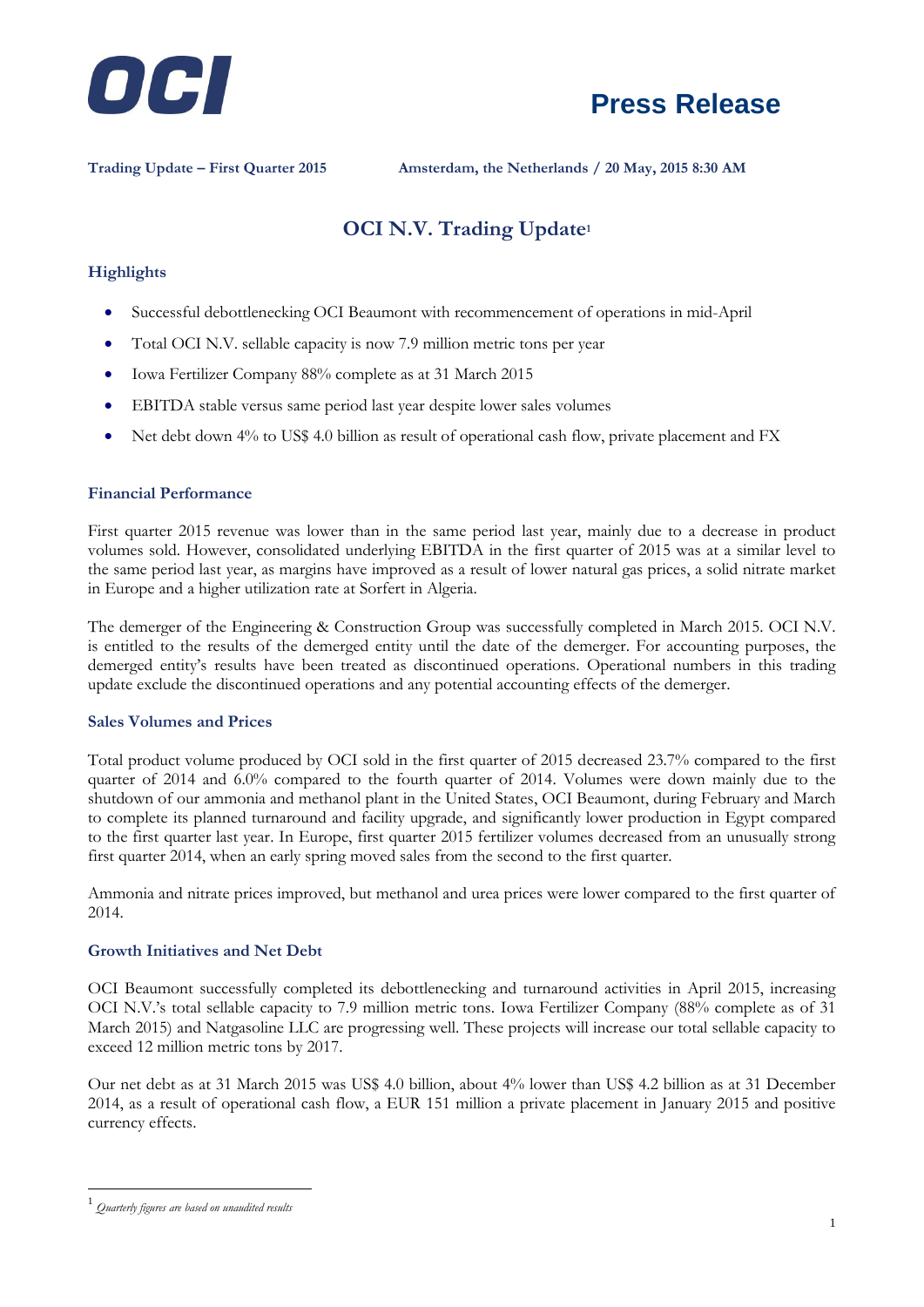

# **Press Release**

## **Evolution of volumes and prices**

#### **Product Sales Volumes**

| '000 metric tons                                | Q1 2015 | <b>Q1 2014</b> | $%$ change | Q4 2014 | $%$ change |
|-------------------------------------------------|---------|----------------|------------|---------|------------|
| <b>Own Product</b>                              |         |                |            |         |            |
| Ammonia                                         | 312.2   | 313.0          | $-0.3%$    | 269.2   | 16.0%      |
| Urea                                            | 310.7   | 430.1          | $-27.8%$   | 329.9   | $-5.8\%$   |
| Calcium Ammonium Nitrate (CAN)                  | 284.3   | 383.0          | $-25.8%$   | 280.0   | $1.5\%$    |
| Urea Ammonium Nitrate (UAN)                     | 86.4    | 104.9          | $-17.6%$   | 78.5    | $10.1\%$   |
| <b>Total Fertilizer</b>                         | 993.6   | 1,231.0        | $-19.3%$   | 957.6   | 3.8%       |
| Methanol                                        | 53.0    | 144.4          | $-63.3\%$  | 151.2   | $-64.9%$   |
| Melamine                                        | 34.9    | 41.8           | $-16.5%$   | 41.7    | $-16.3%$   |
| <b>Total Industrial Chemicals</b>               | 87.9    | 186.2          | $-52.8%$   | 192.9   | $-54.4%$   |
| <b>Total Own Product</b>                        | 1,081.5 | 1,417.2        | $-23.7%$   | 1,150.5 | $-6.0\%$   |
| <b>Traded Third Party</b>                       |         |                |            |         |            |
| Ammonia                                         | 33.1    | 112.0          | $-70.4%$   | 113.0   | $-70.7%$   |
| Urea                                            | 10.5    | 25.6           | $-59.0%$   | 24.5    | $-57.1%$   |
| <b>UAN</b>                                      | 12.8    | 36.3           | $-64.7%$   | 8.9     | 43.8%      |
| Ammonium Sulphate (AS)                          | 429.5   | 475.4          | $-9.7\%$   | 426.6   | $0.7\%$    |
| <b>Total Traded Third Party Product</b>         | 485.9   | 649.3          | $-25.2%$   | 573.0   | $-15.2%$   |
| <b>Total Own Product and Traded Third Party</b> | 1,567.4 | 2,066.5        | $-24.2%$   | 1,723.5 | $-9.1\%$   |

### **Benchmark Prices\***

|                      |                             |        | O1 2015 | Q1 2014 | $\%$ $\Delta$ | O <sub>4</sub> 2014 | $\%$ $\Delta$ |
|----------------------|-----------------------------|--------|---------|---------|---------------|---------------------|---------------|
| <b>Granular Urea</b> | Egypt, FOB                  | US\$/t | 336     | 414     | $-18.8%$      | 353                 | $-4.8\%$      |
| Ammonia              | North West Europe, FOB      | US\$/t | 506     | 528     | $-4.2\%$      | 685                 | $-26.1\%$     |
| Ammonia              | US Gulf Tampa               | US\$/t | 498     | 456     | $9.2\%$       | 629                 | $-20.8%$      |
| <b>CAN</b>           | Germany, CIF                | EUR/t  | 267     | 253     | $5.5\%$       | 248                 | $7.7\%$       |
| <b>UAN</b>           | France, FOT                 | EUR/t  | 231     | 215     | $7.4\%$       | 207                 | 11.6%         |
| Melamine             | Europe contract             | EUR/t  | 1,340   | 1,353   | $-1.0\%$      | 1,340               | $0.0\%$       |
| Methanol             | US Gulf Coast Contract, FOB | US\$/t | 426     | 629     | $-32.3%$      | 483                 | $-11.8%$      |
| Methanol             | US Gulf Coast Spot, FOB     | US\$/t | 349     | 537     | $-35.0\%$     | 408                 | $-14.5\%$     |

*\* % Change versus the same period last year. Note that AS is traded volume only*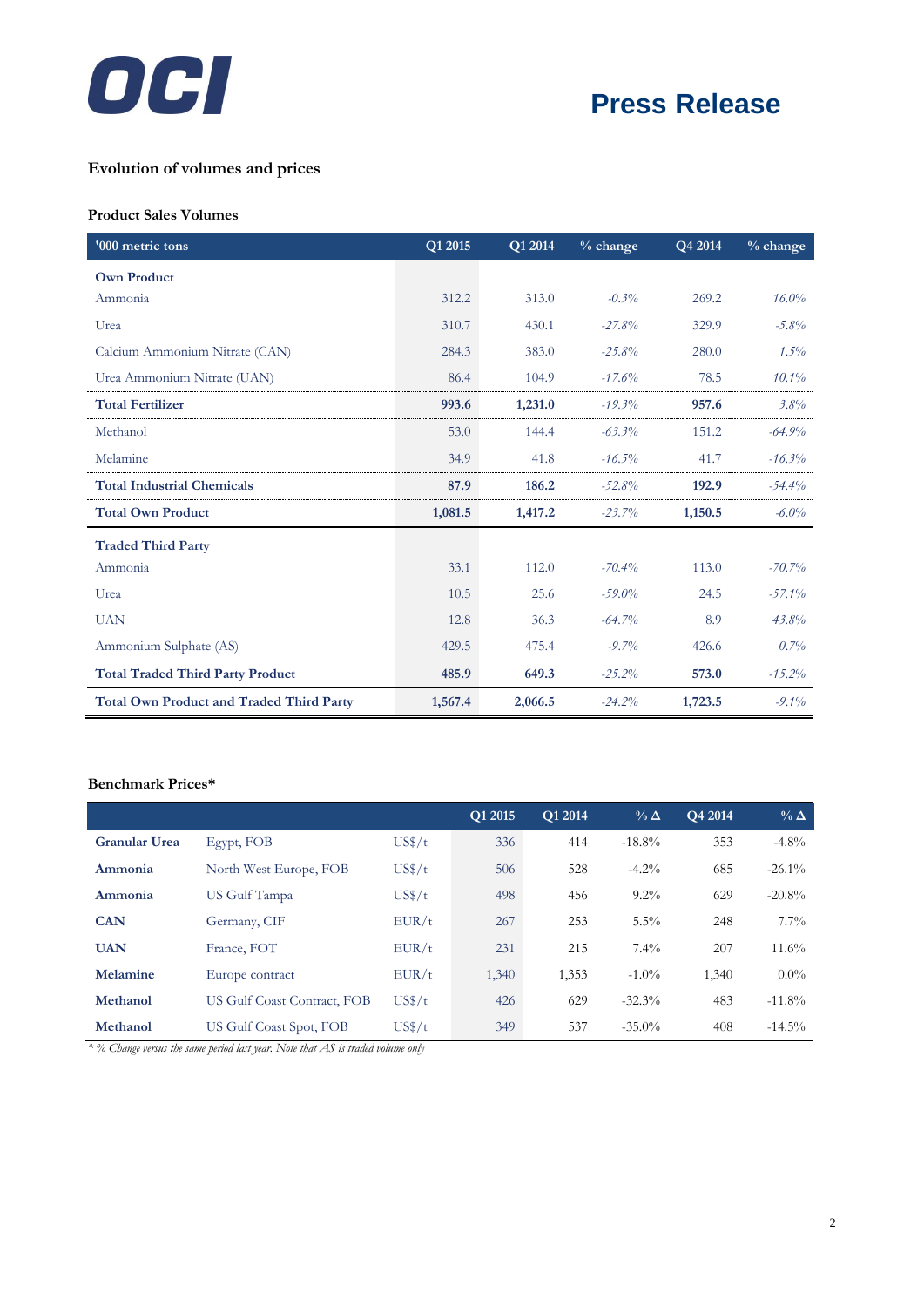



### **Operational Highlights**

The main factors impacting performance in the first quarter of 2015 were:

- OCI Beaumont was shut down at the end of January 2015 for its debottlenecking and turnaround project. Both the ammonia and methanol lines restarted production successfully in mid-April 2015. The project has generated a higher-than-expected 25% increase of the ammonia production design capacity to 331,000 metric tons per annum, a 25% increase of the methanol production design capacity to 912,500 metric tons per annum and is expected to have improved production reliability. The plant is expected to realize high utilization rates at the increased capacities for the remainder of the year.
- In Europe, our operations benefited from a drop in average spot natural gas prices (-28%) in the first quarter of 2015 compared to the same quarter last year. Calcium ammonium nitrate (CAN) and urea ammonium nitrate (UAN) volumes decreased from an unusually strong first quarter 2014, when an early spring in Europe moved sales from the second to the first quarter. Despite the drop in product volumes sold, operating result improved strongly as a result of higher CAN and UAN prices, a higher nitrate premium and the lower gas prices.
- Volumes at Sorfert improved strongly from a low first quarter in 2014, when production volumes were reduced due to export permit issues.
- Ammonia and urea volumes were negatively affected by significantly lower production at our Egyptian operations Egyptian Fertilizers Company (EFC) and Egypt Basic Industries Corporation (EBIC) compared to the first quarter of 2014. The lower volumes in Egypt were driven by natural gas shortages, resulting in lower utilization rates when compared to the first quarter of 2014, when gas supply to the plants was still at a relatively high level. The first shipments of imported LNG arrived in the country in April 2015 and, as a result, supply of natural gas to the fertilizer industry has improved. As of end of April 2015, both production lines at EFC have been running at higher utilization rates than in the first quarter of 2015, while EBIC started receiving gas in May 2015.